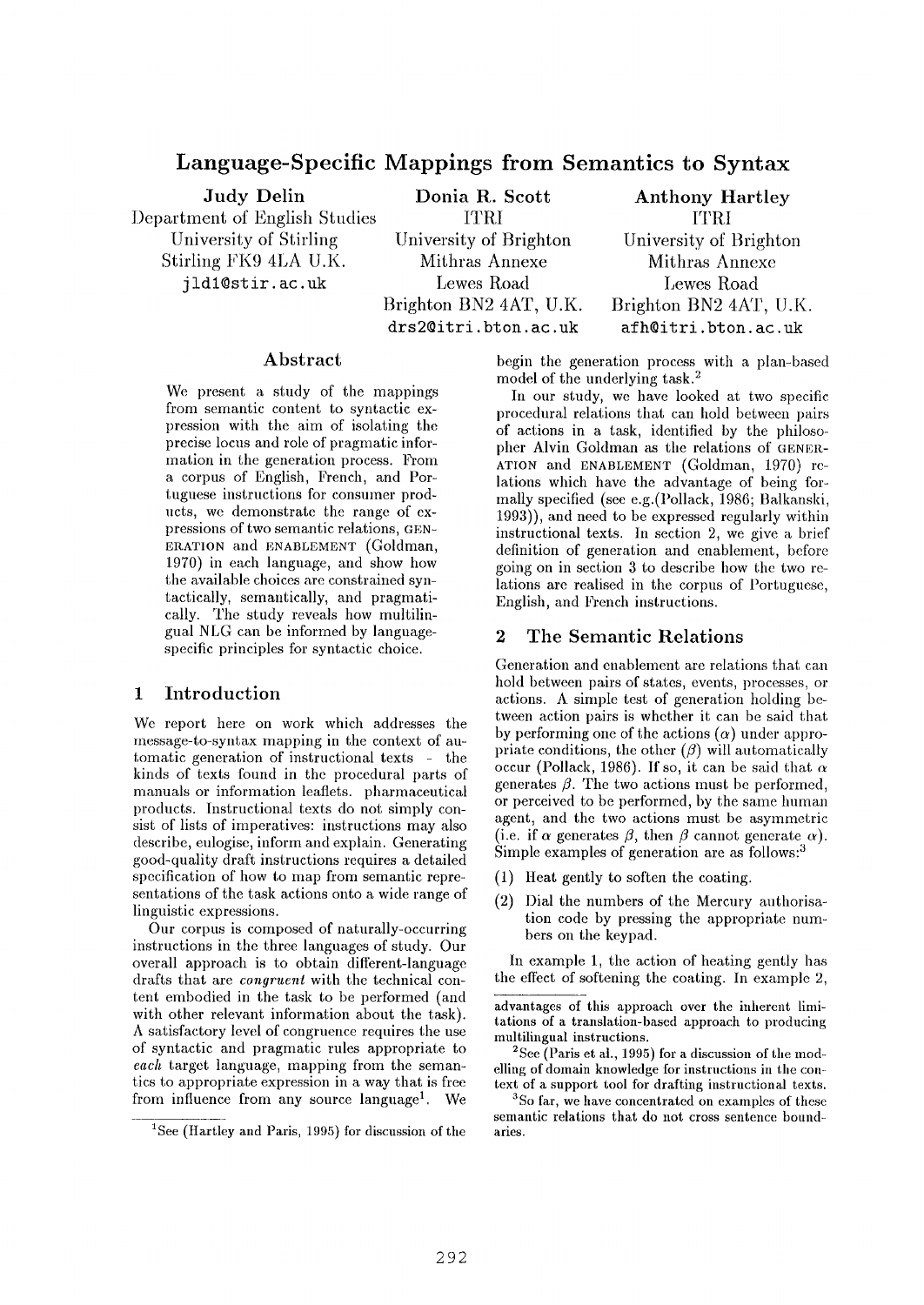pressing the correct keypad numbers has the automatic effect of dialing the numbers of the Mercury authorisation code. In each case, by performing the  $\alpha$  action (or set of actions), the user has automatically performed the  $\beta$  action. Note that the two actions can bc presented in either order: generatiNG first, or generatED first.

The term cnablement is commonly used to refer to the procedural relation between preconditions and actions. It obtains between two actions where the execution of the first *brings about a set of conditions that are necessary, but not necessarily suJJicienl* for the subsequent performance of the second (Pollack, 1986). This is different from the generation case, since enablement requires the further intervention of an agent - and it need not be the same agent - to bring about the  $\beta$  eventuality.

- $(3)$  Close cover and test as recommended in 'Operation' section.
- $(4)$  For prolonged viewing, the slide may be pushed downwards and then backwards until it locks under the ledges at each end of the slot.

Example 3, taken from the instructions for a household smoke alarm, shows the enabliNG action appearing first: closing the cover enables testing to take place, but does not automatically result in a test. Example 4, from the instructions for a home photographic slide viewer, presents the enablED action ~ prolonged viewing - first, and describes to the user what must be done to facilitate it.

These two relations have been formalised by Pollack (1986) and Balkanski (1993) for the purposes of plan recognition, and can be represented in a plan formalism that is a simple extension of STRll)S-styled operators developed by Fikes (1971) and expanded in the NOAII system (Sacerdoti, 1977). Here, we summarise the two relations in the form of the following planning statements:

- $\alpha$  generates  $\beta$  iff  $\alpha$  is the body of a plan  $\epsilon$ whose goal is  $\beta$ .
- $\alpha$  enables  $\beta$  if  $\alpha$  is a precondition of a plan  $\epsilon$ and  $\beta$  is the goal of plan  $\epsilon$ , or if  $\beta$  is the body of  $\epsilon$  and  $\alpha$  is a precondition of  $\beta$ .

In order to generate instructions clearly, it must be obvious which, if either of the two relations is intended at any given point: confusion of one with the other will lead to inadequte, incomplete, or even dangerous execution of the task described.

### **3 From Semantics to Syntax**

Ilow, then, are generation and enablement realised in the three languages of study? In what follows, we look at the syntactic resources that are used in each language to convey the two parts of the two relations, and look at the constraints

on the ordering of the two parts; then, at what discourse markers play a role in further ensuring the clarity of the relation intended, and finally show how different rhetorical interpretations result from these choices. Together, these factors explain a significant amount of the cross-linguistic variation that occurs within the instructions sublanguage, in what follows, however, it is not our intention to suggest an ordering for the set of decisions that need to be made for generation: so far, our research suggests a complex interaction of factors is involved in choice of expression, and tim ther research is required to establish their relative priorities in the decision-making process.

Our corpora for the study consisted of 65 exampies of generation, and 65 examples of enablement for each of the three languages of study. 4

#### **3.1 Syntactic Resources**

The distribution of expressions among the two components  $(ED \text{ and } ING)$  of the generation relation for Portuguese is shown in figure  $1<sup>5</sup>$ .

| $S$ <i>yntax</i> | <i>GeneratED</i> |                 |       | <b>GeneratING</b> |                |       |          |
|------------------|------------------|-----------------|-------|-------------------|----------------|-------|----------|
|                  | l st             | 2nd             | Total | lst               | $2\mathrm{nd}$ | Total |          |
| Infinitive       | 23               | $\overline{27}$ | 50    | 3                 |                | 12    | 47.8     |
| Imperative       |                  |                 |       | 26                | 19             | 45    | 34.6     |
| Passive          |                  |                 |       | 3                 |                |       | 5.4      |
| Subjunctive      |                  |                 |       | 0                 |                |       | 3.8      |
| Nominal          |                  |                 |       | 0                 |                |       | $_{3.8}$ |

Figure 1: Expressions of Generation: Portuguese

Three strong patterns emerge in the data. First, two syntactic forms, infinitives and imperatives, dominate; together they account for over 80% of the action expressions in the data set. Second, the overlap in expressions between ED and ING elements is relatively small; it is confined to only two of the five types of expressions: infinitives and passives. Finally, these data suggest that the order of occurrence of the ED and ING components in a sentence does not interact with decisions of choice of expression: in general, once a syntactic form is made available for expressing ED or ING components, it can be used irrespective of the order of occurrence of that component in the sentence.

French (see figure 2) shows a strong preference for the use of the two forms of imperative (imperative- simple and imperative-infinitive), the infinitive and the gerundive. Overall, however, there is a more even spread between choices than

<sup>&</sup>lt;sup>4</sup>In order to satisfy ourselves that the linguistic examples in the corpus were indeed representative realisations of the two semantic relations described, we also performed an experiment requiring naive informants to identify linguistic cxamples as cases of one or other relation. There was a high degree of agreement on what constituted an example of each.

 $5$ This includes only those syntactic categories for which we found more than one example in the data set; for this reason the percentages do not total to 100.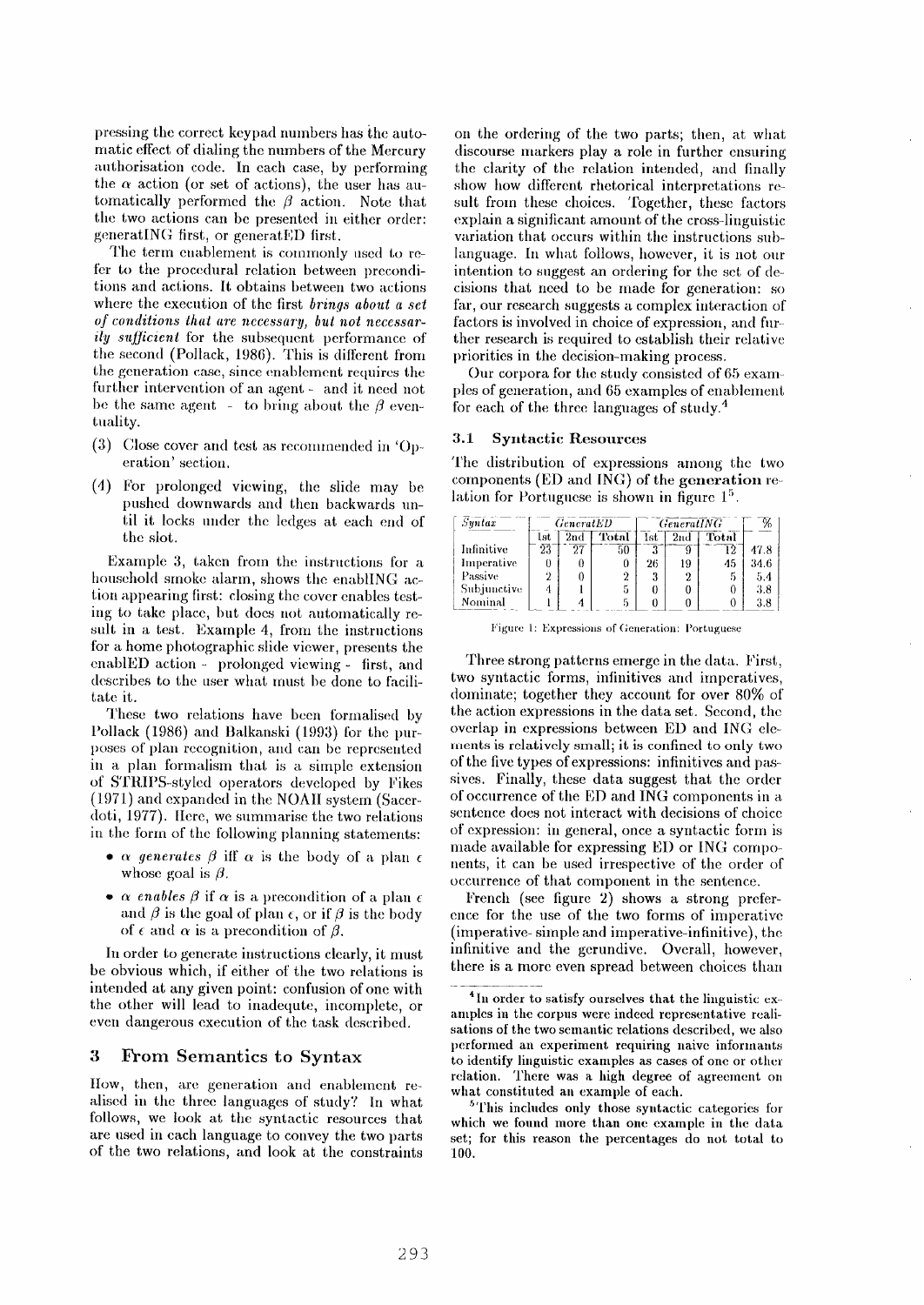that appearing in Portuguese.

| Syntax        |     | <b>GeneratED</b> |              | <i>GeneratING</i> |     |              |      |
|---------------|-----|------------------|--------------|-------------------|-----|--------------|------|
|               | lst | 2nd              | <b>Total</b> | $_{\rm 1st}$      | 2nd | <b>Total</b> |      |
| Imp've-Infin. | 15  |                  | ТÐ           | IJ                |     |              | 25.4 |
| Infinitive    | 8   | 17               | 25           |                   |     |              | 19.2 |
| Gerundive     | 0   |                  |              |                   | 25  | 25           | 19.2 |
| Imp've-Simple | די  |                  |              |                   | 5   | 15           | 16.9 |
| Finite        |     |                  |              |                   |     |              | 77   |
| Nominal       | 2   |                  |              | 3                 |     |              | ና ን  |

Figure 2: Expressions of Generation: French

French, unlike Portuguese and English, has two forms of imperative. One is identical in form to the infinitive of the verb and is usually associated with a generic addressee: a 'public' form of address. The imperative-simple, on the other hand, is identical in form to the second-person plural<sup>6</sup> indicative of the verb and its use is associated with identifiable addressees. The fact that this form accounts for 40% of imperatives in the corpus may be seen as evidence for the increasingly user-oriented style of instructions for household appliances.

Unlike in Portuguese, ordering does play a role in French. Both imperative-infinitive and imperative simple expressing generatED occur first, while a gerundive expressing generatiNG occurs second. In addition, Portuguese showed a strong differentiation between ED-specific and ING-specific forms, and therefore little overlap, but in French, overlap is much greater: only one form, the gerundive, is constrained to one part of the semantic relation (generatiNG).

English appears the most permissive in terms of both overlap between ED and ING-bearing expressions, and lack of influence of ordering - a combination of the characteristics of the other two languages. While there is a strong preference for infinitive and imperative forms, the influence of the part of the semantic relation only extends, as in French, to a single form: the appearance of the infinitive as an expression of generatED rather than generatiNG. The influence of ordering appears to be at the level of weak preferences, in line with Portuguese, rather than the stronger role seen in French generation. The distribution of expressions in English generation is shown in figure 3.

| Suntax       |     | $\emph{General} \emph{ED}$ |       |     | <i>GeneratING</i> |       |         |
|--------------|-----|----------------------------|-------|-----|-------------------|-------|---------|
|              | lst | 2nd                        | Total | 1st | 2nd               | Total |         |
| Infinitive   | 25  |                            | 32    |     |                   |       | 24.4    |
| Imperative   | 8   |                            |       | 10  | 29                | 39    | 36.7    |
| Passive      | 4   |                            |       |     |                   |       | 6.1     |
| Nominal      |     |                            | 2     | 3   | $20\,$            | 23    | 19.0    |
| Other Finite | 8   | 4                          | 12    | 3   |                   | 3     | 11.5    |
| Other        |     |                            |       |     |                   |       | $2.3\,$ |

Figure 3: Expressions of Generation: English

Portuguese uses a very small subset of of the available syntactic resources of the language to express enablement: only infinitives, imperatives (together, over 85% of the data set) and nominals

 $6W$ e ignore here the singular, familiar imperative.

express enablement<sup>7</sup>. While there was no ordering preference in Portuguese generation, there is an ordering constraint on enablement: imperatives expressing ED do not appear first. The distribution of syntactic forms (figure 4) shows that, while there is a high degree of overlap in terms of expression of 1NG or ED, a system of preferences operates: the infinitive is three times as likely to be used for the ED than ING component, while the imperative is twice as likely to be used for ING than for ED.

| Syntax     | EnabLED |     |       | <b>EnablING</b> |     |       |      |
|------------|---------|-----|-------|-----------------|-----|-------|------|
|            | lst     | 2nd | Total | ist             | 2nd | Total |      |
| Infinitive | י       |     | zn    |                 |     |       | 25.4 |
| Imperative |         | 29  | 29    | 30              | 19  | 49    | 60.0 |
| Nominal    | ŋ       | 2   |       |                 |     |       |      |

Figure 4: Expressions of Enablement: Portuguese

French has a relatively broad range of expressions available for enablement (see figure 5)-much wider than Portuguese. As was the case for generation, French enablement shows a strong ordering preference: when an imperative is used as enablED, it must be placed second (if expressing generatED, it must be placed first). The gerundive is strongly marked for generation, and in the rare cases it is used in enablement is restricted to a single semantic role: expressing enabliNG, rather than enablED-the only French expression so restricted. Enablement is most regularly expressed by the imperative-infinitive.

| Syntax        | Enable |     | EnabIING |     |     |              |          |
|---------------|--------|-----|----------|-----|-----|--------------|----------|
|               | lst    | 2nd | Total    | 1st | 2nd | <b>Total</b> |          |
| Imp've-Infin. |        | 23  | 29       | 27  |     | 33           | 47.7     |
| Infinitive    |        | 13  | 18       | 3   | 3   |              | 18.5     |
| Gerundive     |        |     |          |     | 2   | 4            | 3.1      |
| Imp've-Simple |        |     | H        | 10  | 4   |              | 16.2     |
| Nominal       | ь      | a   |          |     |     |              | $10.8\,$ |

Figure 5: Expressions of Enablement: French

In English (figure 6), although the imperative is the most popular expression of enablement, (over 60% of tokens), when it expresses the enablED part of the relation, it must appear second: to place it first would be misleading, as it would imply that this action should be performed first. There is also a constraint arising from the part of the semantic relation being expressed: infinitives do not express the enabliNG action. Infinitives are only capable of conveying a goal, and the enabliNG element is not the goal.

| Suntax           | EnabIED |     |       | EnabHNG |     |       |      |
|------------------|---------|-----|-------|---------|-----|-------|------|
|                  | 1st     | 2nd | Total | 1st     | 2nd | Total |      |
| Infinitive       |         |     |       |         |     |       | 6.1  |
| Imperative       |         | 31  | 31    | 36      | 13  | 49    | 61.5 |
| Passive          |         |     |       | а       | 3   |       | 5.4  |
| Nominal          |         | 9   | 18    |         |     |       | 16.2 |
| Other Finite Cl. |         | 3   |       |         | 3   |       | 10.0 |
| Other            |         |     |       |         |     |       | 0.8  |

Figure 6: Expressions of Enablement: English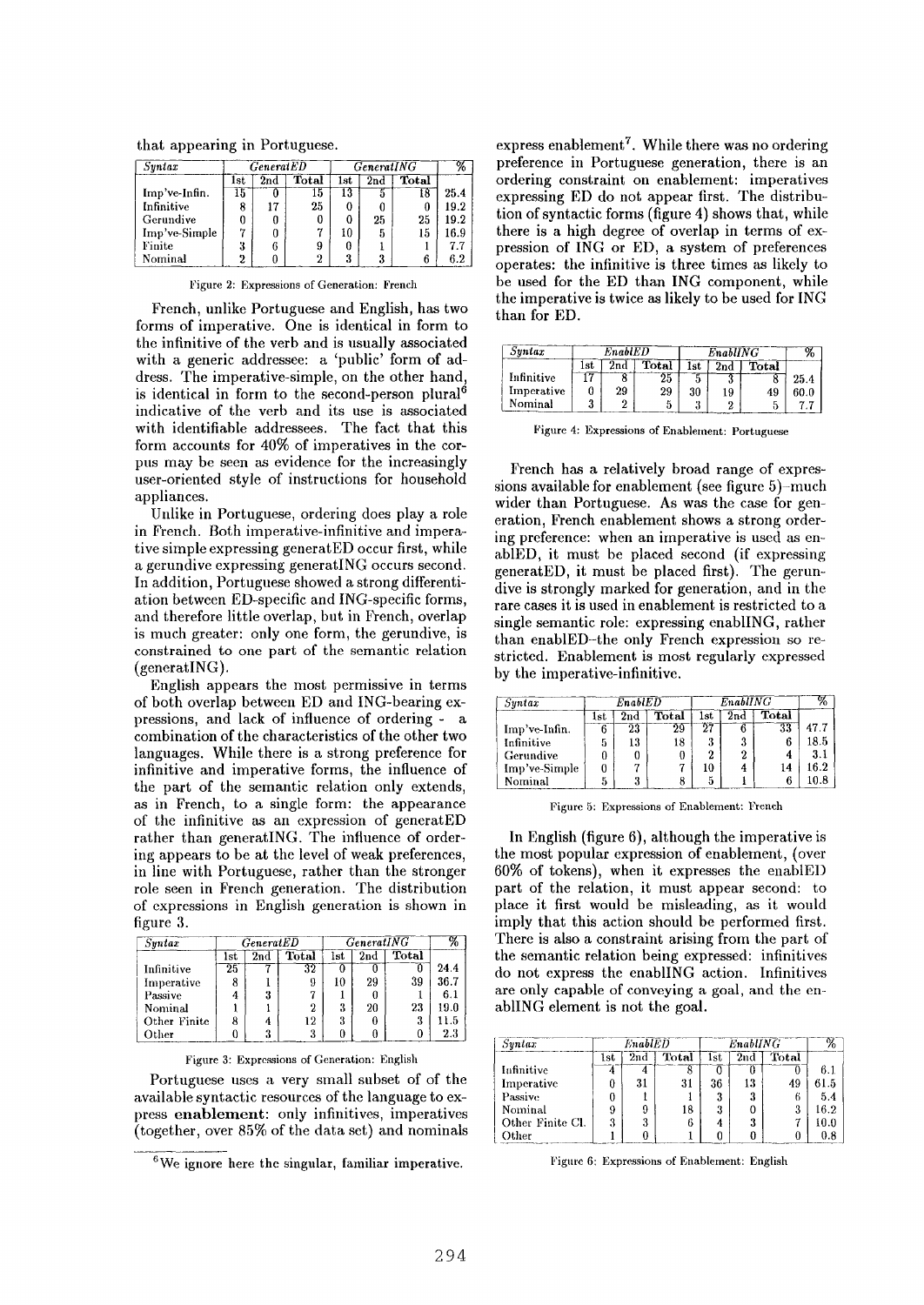potactic conjunctions.

|                     | Discourse                                                                           | Syntax                                                                        |                                                                               |
|---------------------|-------------------------------------------------------------------------------------|-------------------------------------------------------------------------------|-------------------------------------------------------------------------------|
| relation            | cue                                                                                 | enablED                                                                       | enabIING                                                                      |
| Sequence<br>(72.3%) | $et$ (ED)<br>puis (ED)<br>avant de (ED)<br>avant (ED)<br>après (ING)<br>après (ING) | imperative<br>imperative<br>infinitive<br>nominal<br>imperative<br>imperative | imperative<br>imperative<br>imperative<br>imperative<br>infinitive<br>nominal |
| Purpose<br>(18.5%)  | pour (ED)<br>afin de (ED)<br>de façon à (ED)                                        | infinitive, nominal<br>infinitive<br>infinitive                               | <i>imperative</i><br>imperative<br>imperative                                 |

Figure 10: French: Enablement

The relationship with actual temporal ordering of events plays no role in determining ordering in the case of *avant de* and *après* followed by an infinitive: the two possible orderings are equally likely. In the case of *avant* and *apres* followed by a nominal, there is a strong preference for placing the prepositional phrase containing the nominal first. Clearly, this yields an iconic ordering in the case of *après* and a non-iconic ordering in the case of *avant.* 

- (5) Après dépoussiérage, appliquer deux couches de peinture vinylique. **After dusting, apply two coats of**  vinyl paint.
- **(6)** Avant l'emploi, faites tremper le boyau dans de l'eau tiède. **Before use, soak the** tube in warm water.

As in Portuguese, though, both rhetorical relations are clearly marked, and there is a similar, although less marked, tendency to view the semantic content of the enablement relation as being one of temporal sequence.

### **3.2.3 English**

English has the greatest tolerance of unmarked discourse relations among the languages studied: only 37 of the 130 clauses examined appeared with a marker of any kind. The majority of markers were instances of *by* appearing with a nominalisation to convey the generatiNG part of the relation, showing a preference for communicating this semantic content in terms of the rhetorical relation of MEANS in English<sup>9</sup> 18 of these 19 instances of *by* appeared when the generatED element was presented first: *by* is used to signal the MEANS relation when confusion might otherwise result from a user attempting to perform the generated action, presented first, rather than the generating action.

|                        | Discourse                                       | Syntax                                               |                                                                |
|------------------------|-------------------------------------------------|------------------------------------------------------|----------------------------------------------------------------|
| relation               | cue                                             | generatED                                            | generatING                                                     |
| Purpose<br>$(50.8\%)$  | ø<br>simply (ING)<br>so that (ED)<br>for $(ED)$ | infinitive<br>infinitive<br>finite clause<br>nominal | {imperative, finite}<br>imperative<br>imperative<br>imperative |
| Means<br>$(29.2)\%$    | by $(1NG)$                                      | (imperative finite)                                  | nominal                                                        |
| Result<br>$(13.8\%)$   | if/when (ING)<br>by (INC)<br>and (ED)<br>Ø      | finite<br>subject complement                         | finite clause<br>nominal<br>imperative<br>nominal              |
| Condition<br>$(6.2\%)$ | if(ED)                                          | finite                                               | imperative                                                     |

Figure **It:** English: Generation

The markers *simply* and *just* appear only with generatiNG imperatives. *For* appears only with NP, and marks only generatED elements. So *that,*  which appears rarely, marks only generatED elements. The less common *and, if* and *when* could appear with either ING or ED.

Even though English does not mark the two parts of the generation relation explicitly by means of discourse markers, the combination of ordering, syntax, and rhetorical relation results in all but one case in an unambiguous interpretation. PURPOSE, is the only relation that is expressible in both ED-first and ING-first order: in fact, it is only infinitives and *for* with a nominal that can appear either before or after their main clause.<sup>10</sup> The range of rhetorical relations available for the expression of generation is, however, the greatest of the three languages, consisting of a superset of the relations adopted in French and Portuguese.

Enablement in English is expressed most frequently by SEQUENCE, which, with appropriate temporal markers, can appear in both iconic and non-iconic order: the few non-iconic cases (5) are marked with *before, follow [ing] by [ed]*, and *followed by.* PURPOSE is also a frequent interpretation. For enablement, some discourse markers are exclusive, and some ambiguous. *If* appears exclusively with the E1)-first presentation, and *and, then, followed by, follow X by,* and *now* only ap- pear with the ING-first ordering, as do commas. 7'0, *for* and *before* are ambiguous. Finally, *just and simply* are markers that only appear with the ING clement, but there is always another marker that appears in the ED element in conjunction with them.

<sup>9</sup>As stated at the outset, however, we cannot yet state the ordering of the relevant semantic, syntactic, and rhetorical decisions.

<sup>&</sup>lt;sup>10</sup>These alternations in ordering are discussed in (Vander Linden, 1993) in terms of the intention to convey optionality or obligatoriness of the action in the matrix clause.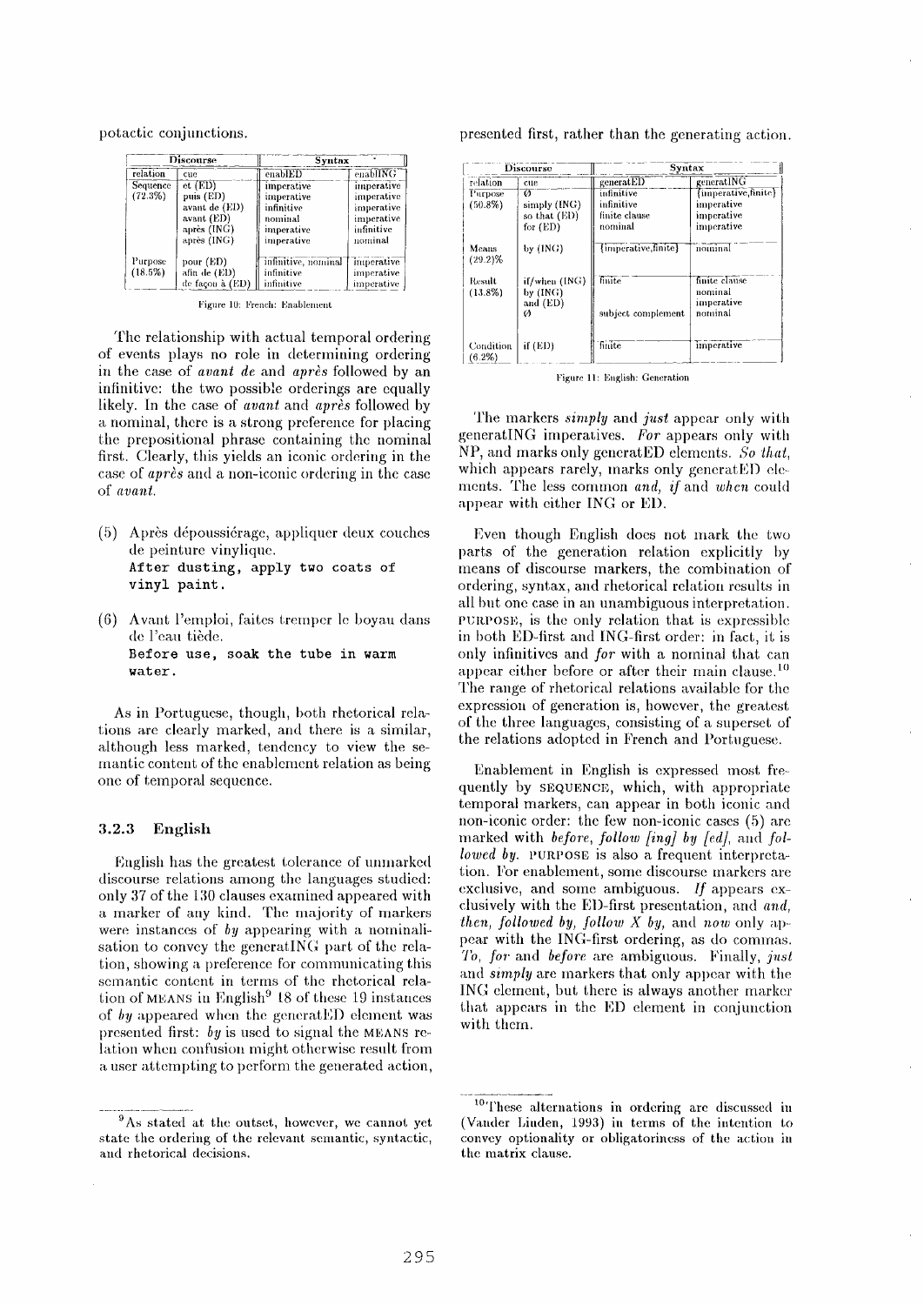As was the case with generation in English, there is a high degree of overlap between all other expressions of the two parts of the relation.

### 3.2 Discourse Markers and Rhetorical Relations

Very strong correlations appear between particular choices of semantic relation and syntactic form on the one hand, and the appearance of discourse markers and/or a strong bias towards a particular rhetorical interpretation on the other. Our analysis shows that selection of syntactic expression and local discourse relation strongly interact, and provides a rather clearer picture of the influences that bear on the mapping from semantics to syntax.

A particularly important element to emerge is the language-specific nature of the choice of rhetorical relation, a notion which we express for the moment in terms of RST-style rhetorical relations, cf. (Mann and Thompson, 1988). The analysis represents a careful but intuitive interpretation of what rhetorical relation would be retrieved, by a native speaker of the language, front the particular combination of syntax, discourse marker, and content. What triggers these interpretations is constrained both by semantic content and by the conventions and syntactic resources available within the languages of study.

### 3.2.1 Portuguese

Portuguese appears to have *obligatory* signalling of discourse relation by a discourse marker, or at the very least by punctuation<sup>8</sup>. Three discourse relations are available for generation (PUR-POSE, CONDITION, RESULT) and two for enablement (PURPOSE, SEQUENCE). For generation, the dominant relation is PURPOSE (80%); for enablement it is SEQUENCE (72%). The overlap in the syntax of generation *vs* enablement sentences is confined to expressions of PURPOSE. Figures 7 and 8 show the relationships between semantic relation and syntax with an overlay of discourse: rhetorical relations and discourse markers.

|                        | <b>Discourse</b>             | Syntax                                    |                                                                                                      |  |
|------------------------|------------------------------|-------------------------------------------|------------------------------------------------------------------------------------------------------|--|
| relation               | cue                          | generatED                                 | generatiNG                                                                                           |  |
| Purpose<br>$(80.1\%)$  | para ED                      | infinitive<br>infinitive<br>nominal       | {imperative, passive,<br>infinitive}<br>$\text{basta} + \text{infinite}$<br>{imperative, infinitive} |  |
| Condition<br>$(9.3\%)$ | caso ED<br>se ED             | $sub$ iunctive +<br>infinitive<br>passive | (basta + infinitive,<br>imperative}<br>infinitive/imperative                                         |  |
| Result<br>(1.5%)       | $e + automat$<br>icamente ED | future<br>$(agent = artifact)$            | imperative                                                                                           |  |

Figure 7: Portuguese: Generation

The figures show a strong and unambiguous re-

 ${}^{8}$ This can be compared with the finding presented by (Moser and Moore, 1995) in their ACL-95 presen-. tation, that discourse cues are significantly more likely to occur when the 'contributor' component of the relation PRECEDES the 'core' in English dialogues.

lationship between rhetorical relation, discourse marker, and syntax. There is a strong tendency to present generation in terms of the rhetorical relation of PURPOSE, which is marked almost invariably by *para* or *para que (so that),* both of which can only take a nominal or infinitival expression. SEQUENCE, on the other hand, is signalled by temporal connectives such as *antes de (before), depois de (after)* or *apôs (after)*, by the connective e *(and)* or implicitly by the use of a comma between the elements of a string of imperatives. For Portuguese enablement, two relations are preferred: PURPOSE and SEQUENCE, with a strong preference for the latter. Again, the markers of each rhetorical relation are distinct.

|                       | Discourse                                                  |                                                                    | Syntax                                                                        |
|-----------------------|------------------------------------------------------------|--------------------------------------------------------------------|-------------------------------------------------------------------------------|
| relation              | cue                                                        | enablED                                                            | enablING                                                                      |
| Purpose<br>$(18.5\%)$ | para $(ED)$                                                | (nominal, infinitive)<br>infinitive                                | imperative<br>$\text{basta} + \text{infinite}$                                |
| Sequence<br>(72.3%)   | antes de (ED)<br>depois de (ING)<br>após (ING)<br>$e$ (ED) | infinitive<br>imperative<br>imperative<br>imperative<br>imperative | imperative<br>infinitive<br>{nominal, infinitive}<br>imperative<br>imperative |

3.2.2 **French** Figure 8: Portuguese: Enablement

In French, discourse markers do not accompany all expressions of generation. However, where they do occur, the markers unambiguously assign the expressions to one or other of the plan elements: body *(si, en* and *par)* or goal *(pour, afin de,* and *de facon à*). While Portuguese generation is overwhelmingly expressed through the rhetorical relation of PURPOSE, in French it is more evenly distributed between PURPOSE and MEANS, with a small showing for CONDITION. Although not shown in the figure, there is only one case in French generation where the choice of ordering of the elements and the choice of marker-plusexpression are not mutually constraining: this is when the preposition *pour* is followed by an infinitive. In this case, the two orderings of the relation (ING first or ED first) are more or less equally probable.

| <b>Discourse</b>       |                                                         | Syntax                                            |                                                      |  |  |
|------------------------|---------------------------------------------------------|---------------------------------------------------|------------------------------------------------------|--|--|
| relation               | cue                                                     | generatED                                         | generatING                                           |  |  |
| Purpose<br>(41.5%)     | pour ED<br>pour (ED)<br>afin de (ED)<br>de façon à (ED) | infinitive<br>nominal<br>infinitive<br>infinitive | imperative<br>imperative<br>imperative<br>imperative |  |  |
| Condition<br>$(0.2\%)$ | si (ING)                                                | finite (future)                                   | finite                                               |  |  |
| Means                  | en (ING)                                                | imperative                                        | gerundive                                            |  |  |
| $(43.1\%)$             | par (ING)                                               | imperative, finite                                | nominal                                              |  |  |

Figure 9: French: Generation

The expression of enablement in French instructions (figure 10) is limited to two rhetorical relations: SEQUENCE and PURPOSE. Situations where the choice of ordering of the elements and the choice of marker-plus-expression are not mutually constraining are limited to the PURPOSE discourse relation marked by *pour* and the SEQUENCE discourse relation marked otherwise than by hy-